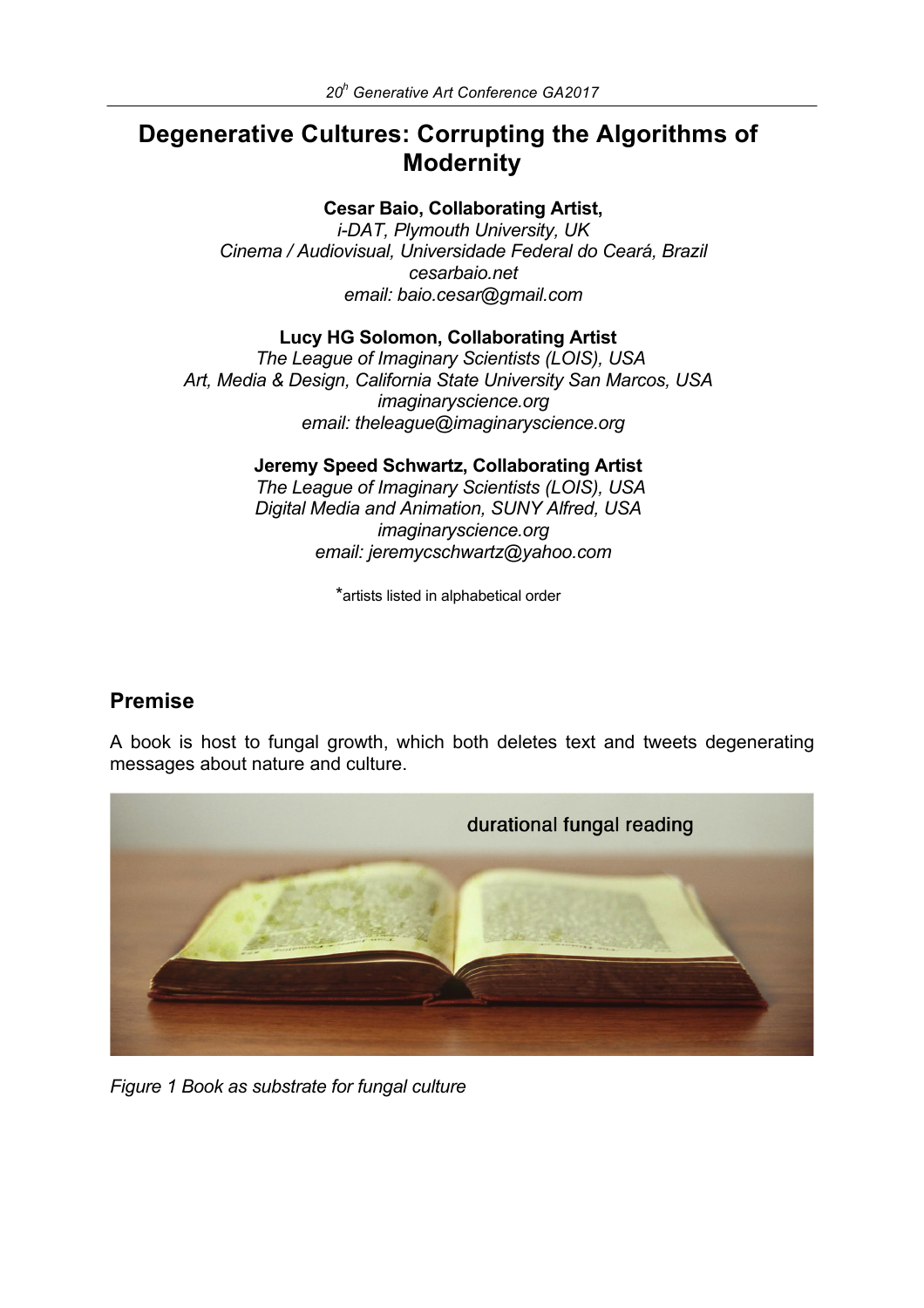Fungi form a natural Internet, sending signals and connecting nodes through mycelia. This project combines the Internet of Natural Things with the Internet in a "bhiobrid" fungi-digital system that permits a feedback loop between human and microbiological cultures.



*Figure 2 "Bhiohybrid" system of interconnected networks*

The fungus disperses spores and thereby degrades culture. Spores drift across text, redacting as the fungus grows. This fungal censoring of books results in fungal tweets and retweets by human twitter users. The algorithmic scaling of the biological culture's growth and resulting censoring of human culture generate a continuous series of fungal tweets. The retweets circle back into the fungal system in a feedback loop between these natural and technological networks. An automated readout of the fungal twitter feed documents one culture's consumption of another: in this case, nature's consumption of human culture.

A book becomes the substrate for a culture of microbiological organisms, whose spores propagate and in turn corrode the text. Books, as symbolic objects, are the storage vaults of human knowledge. Indeed, for most human societies, everything that we know is stored in text. Even when updated as computerized versions of this knowledge dataset, text is still the basis for this knowledge and is ultimately essential for both storing and restoring human culture.

If one considers human societies as a biological culture on Earth, our substrate is the global ecosystem. Incongruously, human societies consistently destroy this substrate, resulting in a massive cumulative loss of data in the form of species extinctions and environmental devastation. *Degenerative Cultures* accommodates the opposite flow of information degradation or data loss and allows nature to disrupt human cultures through the degeneration of text.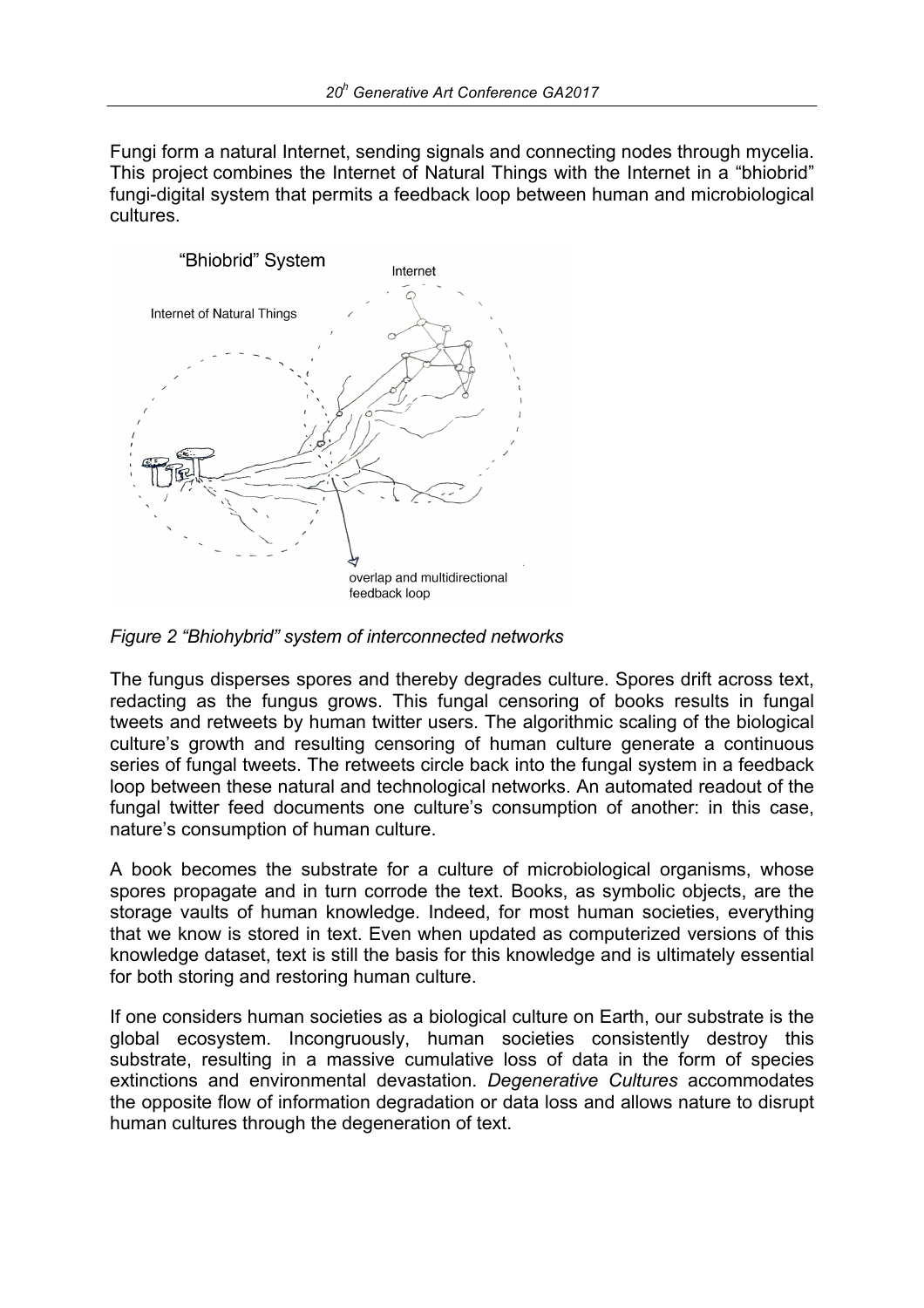## **1. Cross-***Cultural* **Interactions**

Human societies destroy nature. Fungi destroy books. Cesar and LOIS present an autonomous system of data degeneration, with regular readouts of a fungal colony redacting human-based culture. Human and microbiological interactions underlie and drive the installation's algorithmic functions.[1][2] These include the autonomous actions of fungi, which result in textual redactions, bot-driven fungal tweets with computerized readouts of those, as well as viewer interactions.

The biological cultures' growth obscures the text, which is tracked and catalogued as data points. This data is scaled against the length of the text, resulting in tweets by the growing biological culture, aided by algorithmic computer processing. These fungal tweets are printed on a continuous readout as a sort of poetry of degenerative cultures.



*Figure 3 Model for fungal reading, redaction, and tweeting*

The visual feedback of the fungal tweets is accompanied by audio that likewise tracks the text's redaction. Each of these generative outcomes can be influenced by humanity. Through in-person interactions, viewers can choose to contribute to the microenvironment in which the fungus grows, influencing the microorganisms' growth and further obscuring the text. This viewer interaction challenges the paradigm of culture vs. culture and inserts human beings as part of the natural system.

### **1.1 Degenerating Nature and Culture**

Based on the corruption of data, *Degenerative Cultures* looks critically at how technology changes nature. Through landscape design and geo-engineering, human cultures seek to dominate nature. This domination can be viewed as a corruption of nature. Within the installation, the microbiological culture degenerates text in the form of a physical book and digital documents (i.e. human culture). As the living entity consumes and degenerates the book, Internet documents likewise become degenerated. At the same time, the fungus grows.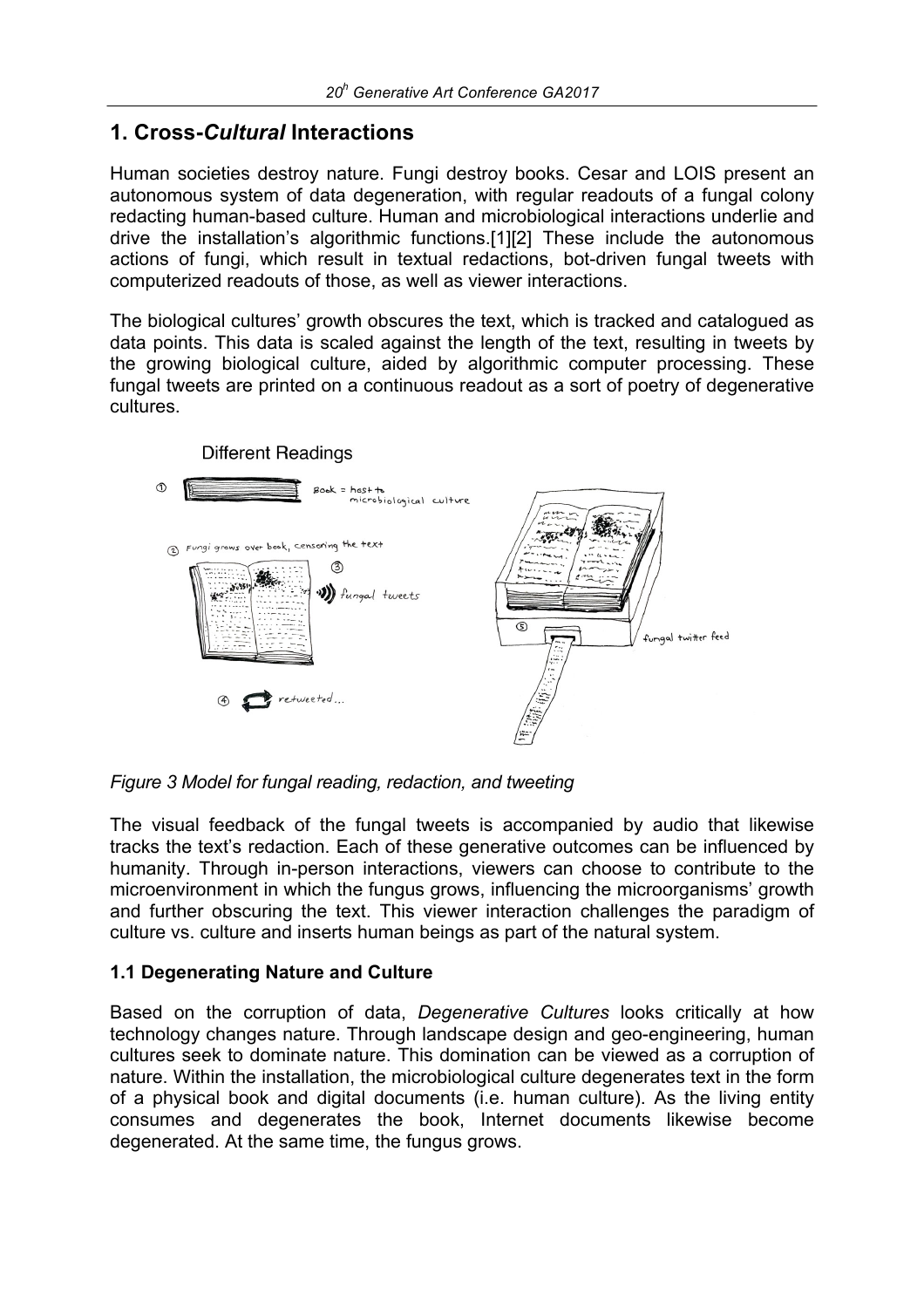

*Figure 4 Degeneration of substrate equates growth of fungus*

More often, throughout history, human societies are corrosive through the domination and mechanization of nature. Outliers in this are cultures for which nature is the dominant force. In a 2008 lecture to visiting artists and scientists, University of Lapland rector Mauri Ylä-Kotola described his decision-making process: "We follow the wisdom of the reindeer." University policy is made according to reindeers, whose wisdom underlies Sami tradition.[3]

Some of the more direct pathways between different peoples and nature are themselves eroding. The Anishinabekwe scientist, Robin Wall Kimmerer, laments the loss of a connection to nature (and loss of language): "My first taste of the missing language was the word Puhpowee on my tongue. I stumbled upon it in a book by the Anishinaabe ethnobotanist Keewaydinoquay, in a treatise on the traditional uses of fungi by our people." "Puhpowee," she explains, "…translates as 'the force which causes mushrooms to push up from the earth overnight.' As a biologist, I was stunned that such a word existed. In all its technical vocabulary, Western science has no such term, no words to hold this mystery."[4]

*Degenerative Cultures* alludes to this language loss. The book that is the substrate is literally eaten by microorganisms. The text is destroyed in a physical sense, and this destruction is visible through the redaction or disappearance of legible text on the surface of the pages. This data corruption is further articulated by algorithmically generated tweets and the automated readout of those tweets. Data does not last forever; nor does nature in its current form.

#### **1.2 The Substrate**

One selected substrate for the fungal reading is Studies in Landscape by G. A. Jellicoe. This text, published in 1960, documents the human desire to tame, shape and control nature, and within it Jellicoe examines global landscape traditions.[5]



*Figure 5 Text on nature and culture as a substrate*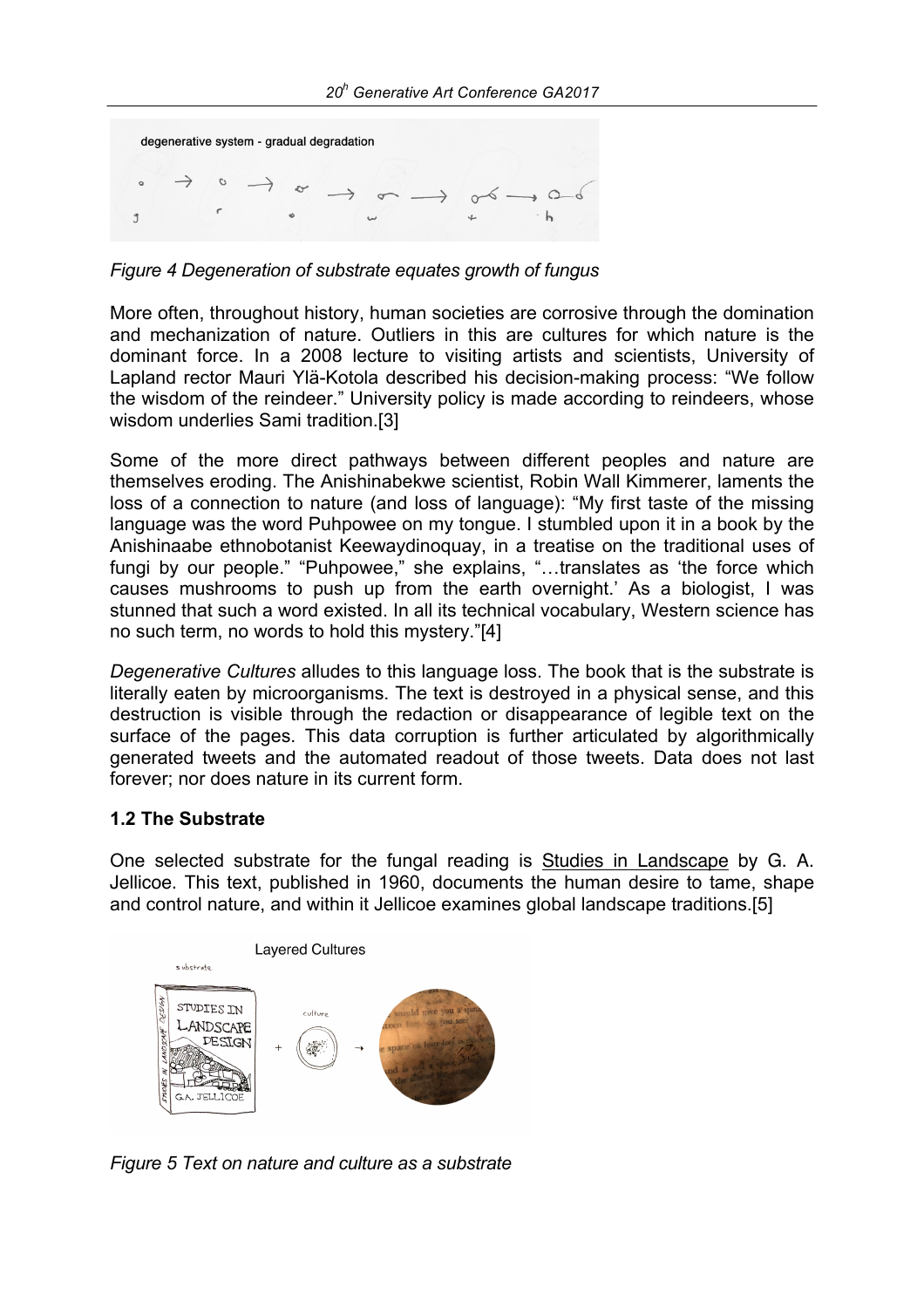Jellicoe considers the Garden of Eden a paradise where unmitigated nature becomes a jungle. He recognizes that "the whole of architecture was based on suppression rather than the enlightenment of the individual spirit…" He posits an idealized garden, one that "would remind us also that we are always a part of nature and would tune us to that delicate response to nature which has almost passed from our experience."[5]

Jellicoe quotes biologist Julian Huxley, who identifies the following as obstacles to human fulfillment: "'the extermination of wild life, over-mechanization, the boredom of mass-production and conformity, the spoiling of natural beauty, the destruction of cultural traditions.'" Jellicoe concludes: "Modern civilization is in fact tending to produce an environment that is contrary to the natural condition of man and therefore against his ultimate happiness and welfare." This positions humanity and nature as diametrically opposed cultures: "Western man set himself to adventure upon and conquer the resources of nature." [5]

# **2. Internet of Natural Things**

An invisible network of fungi establishes the basis for an Internet of Natural Things, or a natural "Internet of Things," at odds with most human knowledge systems. An Internet of Natural Things exists: fungal spores communicate.[6] This fungal network is one that escapes Internet protocols and evades electronic interventions. It is a global system that evolves through propagation and corruption. The artists are interested in how this natural network is connected with the actual Internet and human communication systems. By creating a conduit for fungal tweets, Cesar and LOIS cross these dual lines of communication and open up this question: how are we – humanity, technology, and nature – connected?



*Figure 6 The Internet of Natural Things and the Internet*

Likewise, the artists ask: Can fungi access the Internet? The project crosses the Internet of Natural Things with the Internet, integrating a biological network and a digital network. Through this intersection, the fungus has access to the Internet.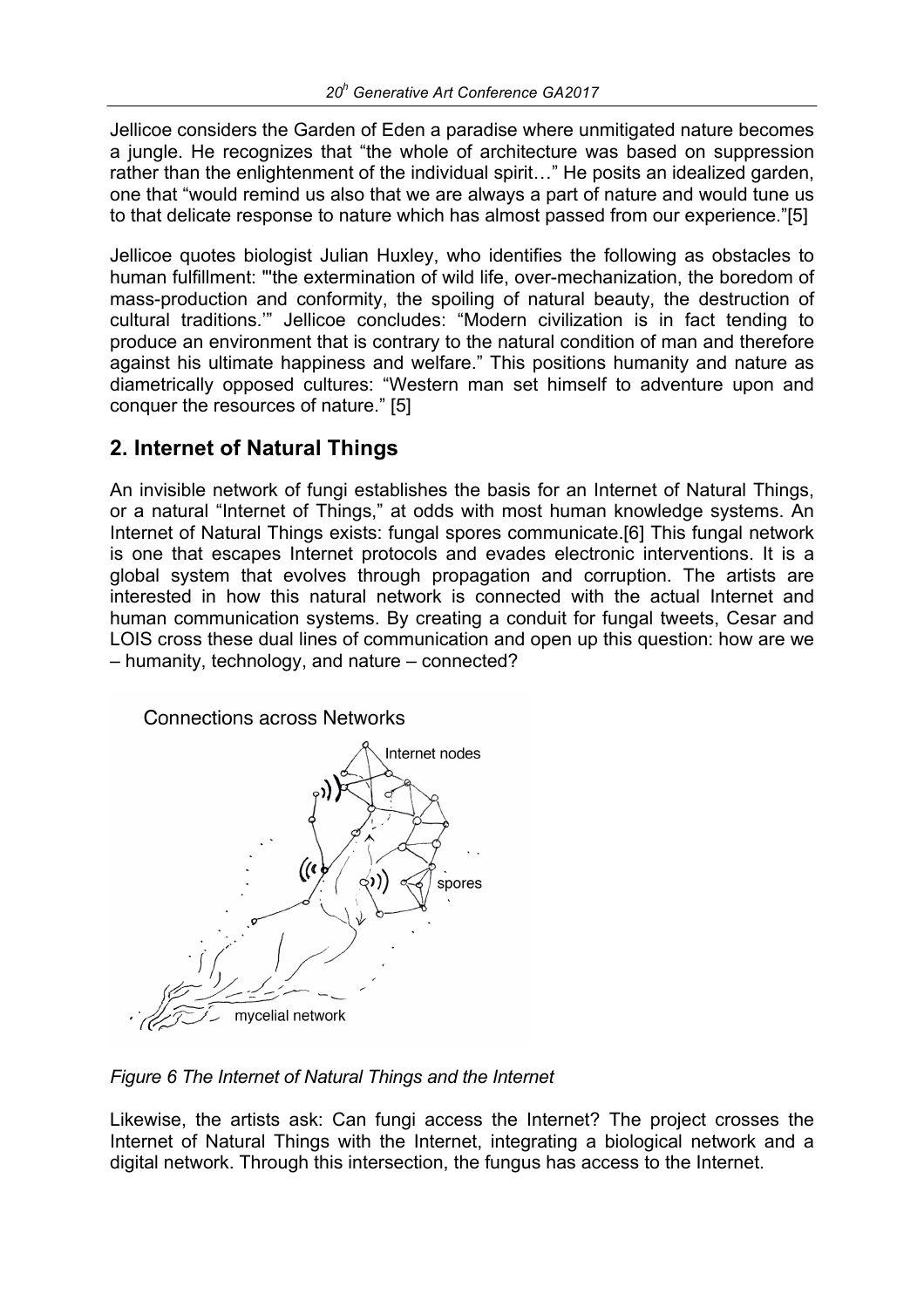#### **2.1 "Bhiobrid" Network**

The collaborating artists combine fungi – the Internet of Natural Things – with the Internet in a "bhiobrid" fungi-digital network. This integration of the fungal network and the Internet results in a bio-triggered evolutionary network. The premise is that natural and technological networks coexist and are integrated through their shared space and environment. The natural network is analog, relying on a fungal network of growth based in soil and propagated through air. The technological network operates underground and in the air, similar to the airborne spores and mycelial networks, some of which connect across geographic spaces.[7]

Within the Internet there are different nodes, which are connected through links. When microorganisms are the actors that make these links, we have a "bhiobrid" system in which microbiology ends up making real decisions that impact the Internet. This influence is articulated by the different connections that are made within the network – connections triggered by biological entities across a digital network.

The resulting "bhiobrid" network invites the participation of fungal and human authors and allows for the intersection of these cultures. The Internet typically serves human interests; human beings are not in general responsive to signals across a mycelial network. This is not to say that human beings are not biological entities or that we are excluded entirely from nature's network. Within the art installation, tactile interactions by viewers reinforce the inherent connection between the human viewer to both networks. Human beings are part of the "bhiobrid" system. We exist in this layered network.

#### **2.2 Circular Feedback Loop**

In the feedback loop between the Internet of Natural Things and the Internet, the growing microbiological culture tweets text from digital documents and from the physical book that acts as a substrate. A bio-digital transducer transfers digital information to biology and back. The growth of the fungus determines the content of the tweet. A sensing system tracks the fungal growth, and the tweets devolve to reflect the fungal censoring of the text. As the microbiological culture advances and the physical text becomes illegible, the tweets also degenerate.

Within the fungal redaction and tweeting system there is cooperation between nature and technology. The fungus cooperates with a bot, the automation of which determines the corruption of digital files in response to the fungal redaction of the physical book. The growing microorganisms cover letters and words, and the fungus tweets. These tweets become a timeline of the death of the book. At the same time, the fungus exists in a physical space and interacts with digital network. There is information coming in and coming out. As a result, the exchange of human knowledge and knowledge from nature takes place in the "bhiobrid" network.

By incorporating Twitter to send information consumed by the fungus, the project integrates the analog and the digital. The fungus degenerates information, disrupting the data laws of the book and also the digital information of accessed text files. Mold eats an old book, and an algorithm destructs digital documents within fungal tweets. Viewers who retweet these messages spread them as digital spores on the Internet.